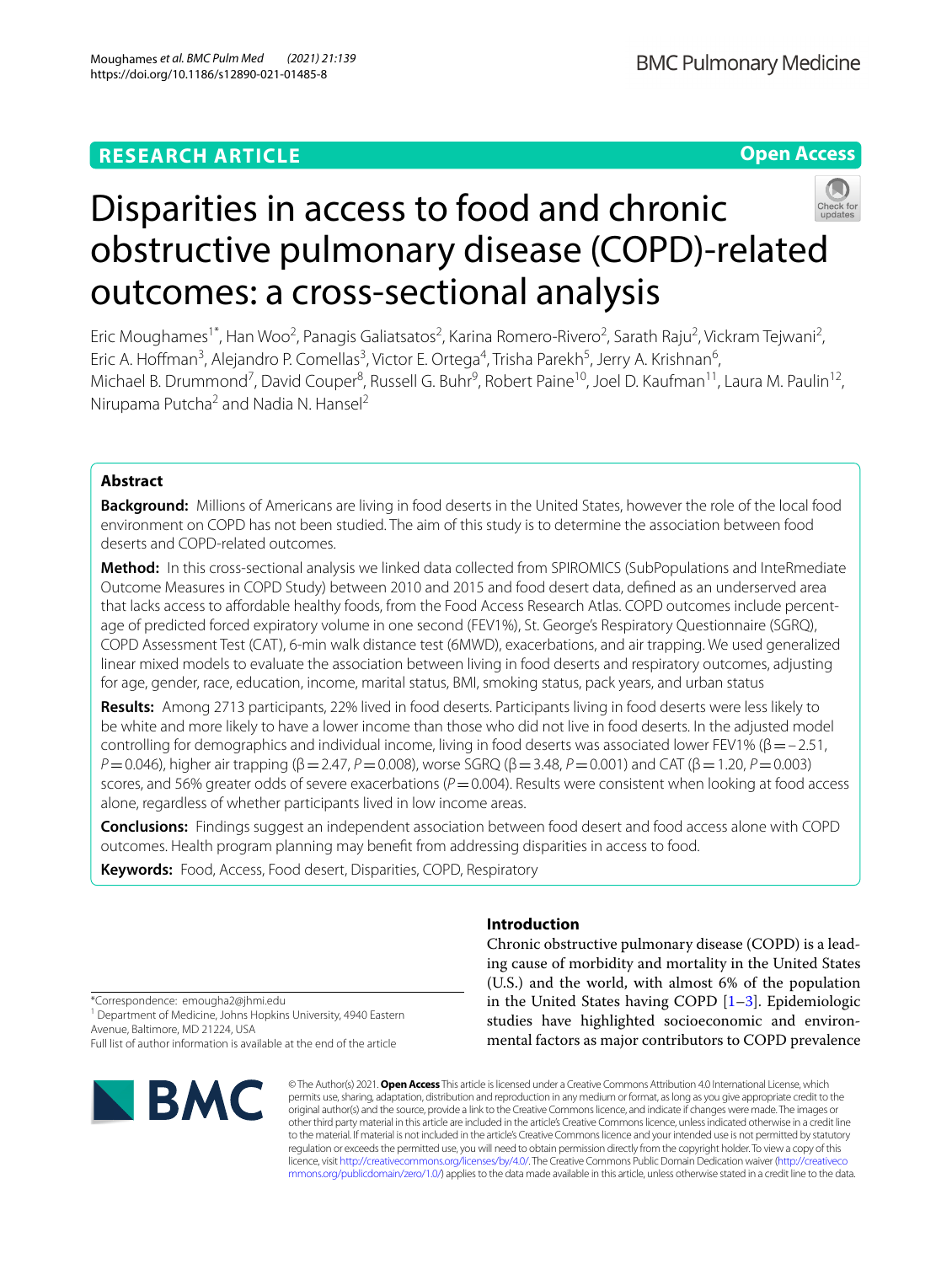and adverse health outcomes [\[4](#page-7-2)[–9](#page-7-3)]. Poor dietary intake has been attributed to worse COPD outcomes [[10](#page-7-4), [11](#page-7-5)]. Further, several studies have investigated the association of food deserts, defned as underserved areas that lack access to affordable healthy foods, with health outcomes  $[12–16]$  $[12–16]$  $[12–16]$  $[12–16]$ ; however, the association between food desert and COPD has not yet been established. Further, it is empirically difficult to distinguish whether these associations are due to low socioeconomic status (SES) factors or low food access; that is, areas where more than onethird of the population have limited access to the nearest supermarket [\[12](#page-7-6)–[16\]](#page-7-7). Meaningful diferences in food access exist in neighborhoods with similar SES, such that low food access is not strictly found in low income areas, but rather both low and high food access areas exist within high and low SES neighborhoods [\[17](#page-7-8), [18\]](#page-7-9), and the efect of food access alone on health has been studied seldom, with mixed results [[19–](#page-7-10)[23](#page-7-11)]. No currently published studies have investigated the association between food desert, nor low food access areas, and COPD outcomes.

Given the importance of diet on COPD outcomes and lack of studies investigating the association between food desert and COPD, the present work links a nationallyavailable food access dataset to the SPIROMICS Air (SubPopulations and InteRmediate Outcome Measures in COPD Study) dataset to evaluate the association of living in food desert and low food access areas on COPDrelated respiratory outcomes, and further investigate whether these associations differ by neighborhood poverty or urban–rural status. We hypothesize that living in a food desert area, and in particular living in an area with low food access, is associated with worse COPD outcomes.

# **Methods**

The SPIROMICS study is a multicenter study that includes current and former smokers ( $\geq$  20 pack years) with or without airflow obstruction and healthy participants who were non-smokers aged 40 to 80 years recruited from 12 clinical sites spread across the United States. Only participants who were current or former smokers were analyzed here [\[24](#page-7-12)]. Particpants who were missing 2010 census geographic identifers, food desert data, or who did not consent for geocoding, were excluded (Additional fle [2:](#page-6-0) Appendix Figure E1). The Institutional Review Board of Columbia University, Johns Hopkins University, Wake Forest University, University of Utah, University of Michigan, University of California at Los Angeles, University of California at San Francisco, University of North Carolina at Chapel Hill, National Jewish Health, University of Illioins at Chicago, University of Alabama, Temple University and University of Iowa along with all other institutions that were participating in SPIROMICS approved the study protocols and granted ethical approval. Informed consent was obtained from all subjects.

# **Assessment of food desert and food access**

As part of SPIROMICS AIR [[25\]](#page-7-13), an ancillary study to SPIROMICS with the goal of understanding the efects of air pollutants on COPD outcomes, census tract data of participants' residential addresses was linked to the Food Access Research Atlas (FARA), a web-based mapping tool from the United States Department of Agriculture's Economic Research Service  $[12]$  $[12]$ . The food desert data was from year 2010; SPIROMICS AIR data was collected between 2010 and 2015. Food desert was defned as an area of low income and low food access [[12\]](#page-7-6). Low food access area was defned as an area where at least a third of people live more than 0.5 miles in urban areas or more than 10 miles in rural areas from the nearest supermarket, supercenter or large grocery stores [\[12](#page-7-6)], an approach utilized in several other research studies [[19–](#page-7-10)[21,](#page-7-14) [26](#page-7-15)[–29](#page-8-0)]. Low income area was defned as an area where the poverty rate is 20 percent or greater, or the area's median family income is less than or equal to 80% of the statewide median family income, or is in a metropolitan area and has a median family income less than or equal to 80% of the metropolitan area's median family income [\[12](#page-7-6)].

#### **Outcomes**

COPD related outcomes included baseline percentage of predicted forced expiratory volume in one second (FEV<sub>1</sub>% predicted) [[30](#page-8-1)], respiratory health-related quality of life using the St. George's Respiratory Questionnaire (SGRQ) [\[31](#page-8-2)], COPD health status using COPD Assessment Test (CAT) scores [\[32](#page-8-3)], dyspnea using modifed Medical Research Council (mMRC) dyspnea scale [[33\]](#page-8-4), exercise capacity using the 6-min walk distance test (6MWD) [\[34](#page-8-5)], and exacerbations (moderate and severe, where moderate exacerbations were defned as worsening respiratory symptoms requiring additional medication and an urgent care or unscheduled physician visit, and severe exacerbations were defned as worsening respiratory symptoms requiring hospitalization or an emergency department visit) in the last 12 months. Airway structure using CT- related outcomes included total % emphysema, and air trapping defned as the percentage of lung voxels in the feld below −856 Hounsfeld units at residual volume [\[35\]](#page-8-6).

# **Covariates**

Covariates include age, gender, self reported race (white vs. non-white), education (some college or above vs. less than some college), income (under \$15,000, \$15,000- \$34,999, \$35,000–49,999, \$50,000–74,999, above \$75,000,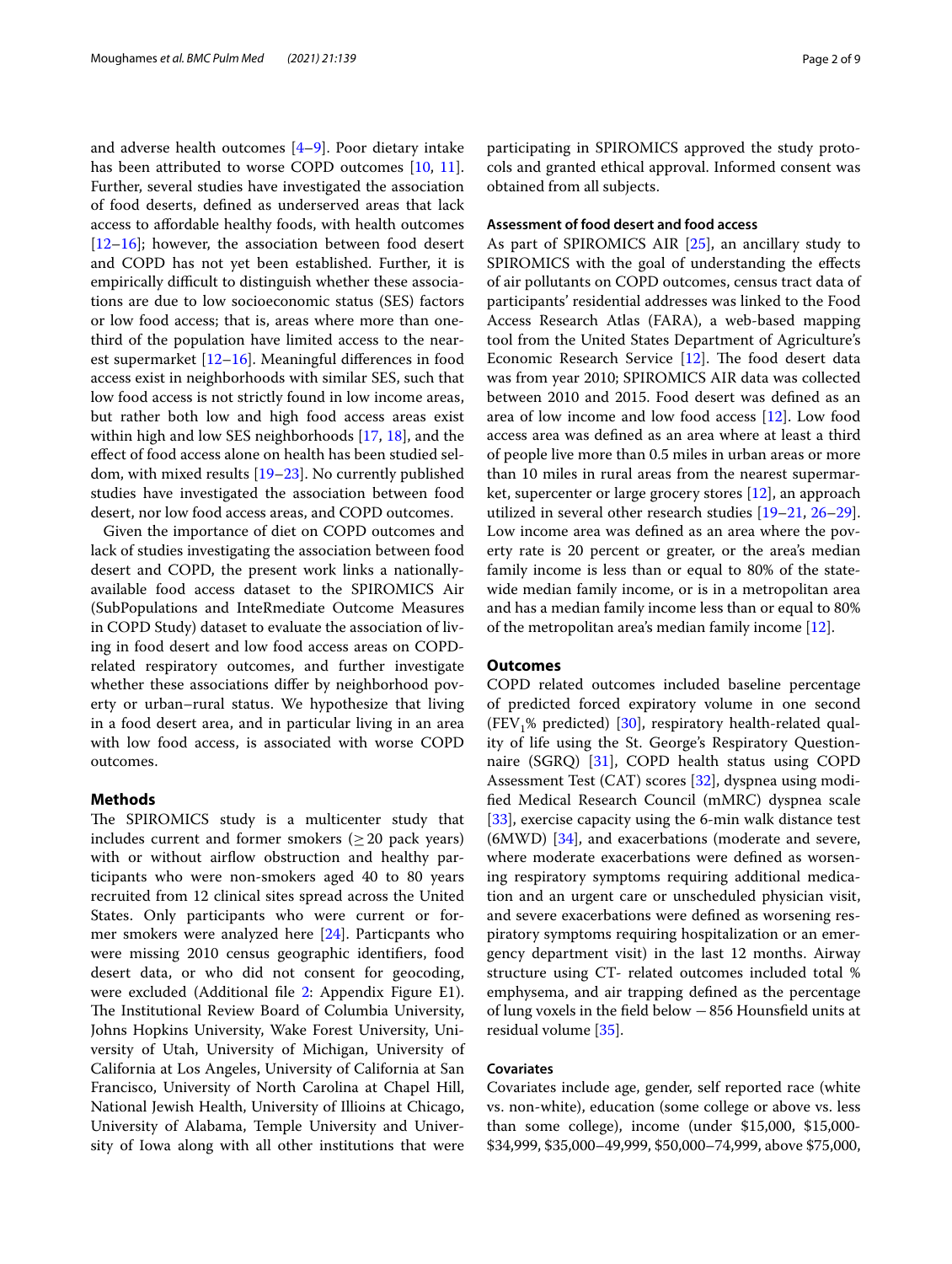declines to answer/missing), marital status (married vs. not married), BMI (continuous), smoking status (current smokers vs. former smokers), pack years, and urban status (urban vs. rural, where urban and rural status was defned at the census tract level for each participant based on established criteria from the U.S Census Bureau, which classifes each census tract as either urban or rural depending on population density) [[36\]](#page-8-7). In addition, a categorical variable for clinical sites was included as a covariate.

Other covariates for the food access results included neighborhood poverty, a dichotomous variable, indicating low income tract vs. non-low income tract, merged directly from Food Access Research Atlas (FARA) [\[12](#page-7-6)]. This variable, along with food access, constitute the official defnition of food desert as stated previously.

#### **Statistical analysis**

Descriptive analysis was performed of all variables using summary statistics, histograms and scatter plots. Participant characteristics were compared for those who are residing in food deserts versus non-food deserts as well as low food access versus non-low food access, and their differences were tested using t-tests and chi-squared tests. To assess diferences in COPD-related outcomes across food deserts and low food access areas, cross-sectional linear and logistic regression was performed for each continuous and dichotomous COPD outcome on food desert or food access adjusting for covariates. We tested for multicollinearity by computing variance infation factor (VIF), and all predictors had VIF < 4 across different models. As a sensitivity analysis, the models were run adjusting for FEV1% predicted; and as secondary analyses, to determine whether diferences in food desert or access on respiratory outcomes difered by COPD status, interaction terms were tested and stratifed models by COPD status were conducted.

Based on a priori hypotheses, the effect modification by urban status and neighborhood poverty on food access's association with COPD-outcomes was examined. A multiplicative interaction term between food access and either urban status or neighborhood poverty was included, adjusting for the remaining covariates. Direction and statistical signifcance of interaction was assessed. The effect estimates of food access within urban and rural or low income and non-low income tracts were also separately estimated using stratified analysis. The efect modifcation by urban status on food desert was not tested because of the limited sample size  $(n=10)$  for participants residing in rural areas that were food deserts.

All statistical analyses were performed using STATA version 15.1. The threshold of  $P < 0.05$  was used for statistical signifcance for main and interaction efects.

## **Results**

## **Participant characteristics**

Current or former smokers  $(n=2713)$  (Table [1\)](#page-2-0) were included and they were 46% female, 77% white with a mean age of 63.5. The majority of participants  $(56%)$  had at least some college education and half (52%) had an annual income under \$50,000. Almost a quarter (22.2%) of participants resided in food desert areas and were less likely to be white or married; and more likely to be female, have lower educational attainment and an income under \$15,000 compared to those that do not reside in food deserts (Table [1](#page-2-0)). In addition, participants residing

<span id="page-2-0"></span>**Table 1** Participant characteristics

|                                 | Food desert <sup>a</sup><br>$(N = 604)$ | Non-food<br>desert <sup>a</sup><br>$(N = 2109)$ | p Value |
|---------------------------------|-----------------------------------------|-------------------------------------------------|---------|
| FEV1% pred.,<br>$mean + SD$     | $71.7 \pm 27.2$                         | $73.4 \pm 26.3$                                 | 0.159   |
| COPD (Strata 3 &<br>$(4)^b$ , % | 64.2                                    | 66.9                                            | 0.230   |
| Age, mean $\pm$ SD              | $60.6 \pm 8.8$                          | $64.3 \pm 8.8$                                  | 0.001   |
| Female, %                       | 50.2                                    | 44.9                                            | 0.021   |
| White, %                        | 61.8                                    | 80.9                                            | < 0.001 |
| Some college or<br>above, %     | 44.9                                    | 59.4                                            | < 0.001 |
| Income, %                       |                                         |                                                 | < 0.001 |
| Under \$15,000, %               | 30.8                                    | 17.2                                            |         |
| \$15,000-\$34,999,%             | 24.0                                    | 17.7                                            |         |
| \$35,000-\$49,999,%             | 11.5                                    | 12.7                                            |         |
| \$50,000-\$74,999,%             | 11.8                                    | 15.0                                            |         |
| $>$ \$75,000, %                 | 8.0                                     | 19.5                                            |         |
| Decline to answer, %            | 13.8                                    | 18.0                                            |         |
| Married, %                      | 35.6                                    | 50.0                                            | 0.001   |
| Nonrural, %                     | 98.3                                    | 86.2                                            | < 0.001 |
| <b>BMI, %</b>                   | $28.3 \pm 5.6$                          | $27.8 \pm 5.2$                                  | 0.064   |
| Currently Smoking, %            | 54.1                                    | 36.0                                            | < 0.001 |
| Pack years, mean $\pm$ SD       | $47.6 \pm 32.8$                         | $49.8 \pm 25.0$                                 | 0.082   |
| Low income tract, %             | 100.0                                   | 23.1                                            | < 0.001 |
| Low food access, %              | 100.0                                   | 55.5                                            | < 0.001 |

Data are given as percentages unless otherwise indicated

Bold values indicate statistical signifcance at the *p* < 0.05 level

<sup>a</sup> Food desert refers to areas defined as both low food access and low income tracts. Low food access refers to a census tract with at least 500 people or 33 percent of the population living more than 1/2 mile (urban areas) or 10 miles (rural areas) from the nearest supermarket, supercenter, or large grocery store. Low income tract refers to a census tract where the tract's poverty rate is 20 percent or greater, or the tract's median family income is less than or equal to 80% of the State-wide median family income, or the tract is in a metropolitan area and has a median family income less than or equal to 80 percent of the metropolitan area's median family income

<sup>b</sup> Stratum 3 includes participants with > 20 pack-years and mild/moderate COPD with FEV, /FVC < 0.7 and FEV1 > 50% predicted (GOLD stage 1 and 2) measured during enrollment. Stratum 4 includes participants with>20 pack-years and severe COPD with FEV<sub>1</sub> /FVC < 0.7 and FEV<sub>1</sub> < 50% predicted (GOLD stage 3 and 4) measured during enrollment [\[24](#page-7-12)]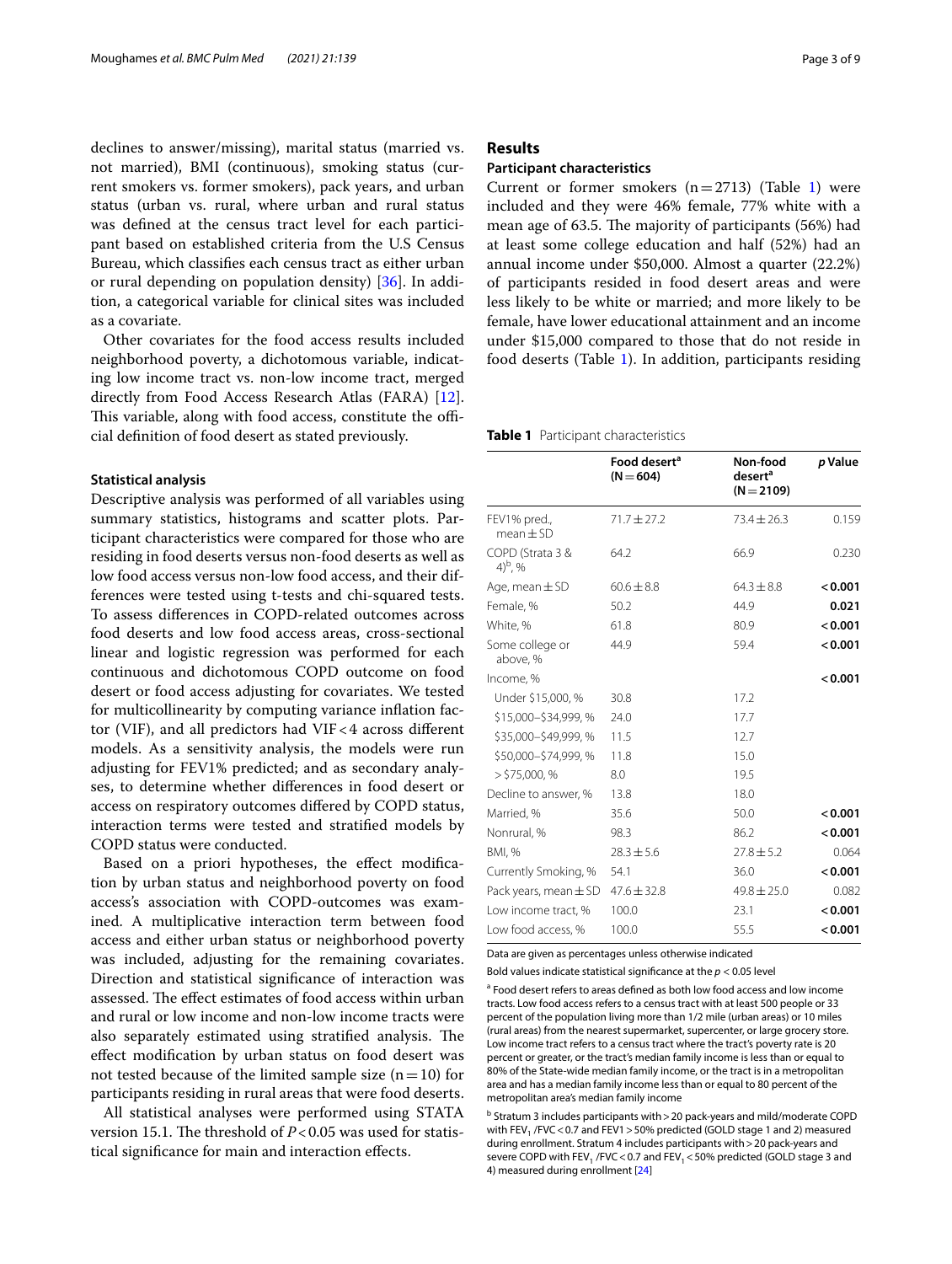in food desert areas were more likely to be current smokers compared to those who do not live in food desert areas. Of the participants living in food deserts 64% had COPD, and of those who did not live in food deserts 67% had COPD. (Table [1](#page-2-0)).

There were an additional 1171 participants who also lived in low food access areas, but not in poverty areas. Those residing in low food access areas were more likely to be white, married, have a higher educational attainment and individual income, and more likely to be residing in urban areas than those residing in non-low food access areas (Additional fle [3](#page-6-1): Appendix Table E1).

# **Multivariable regression**

# **Association of food deserts and COPD-outcomes**

In minimal adjusted analyses adjusting only for study site, residing in food deserts was associated with worse quality of life and respiratory symptoms including worse CAT score, SGRQ score, shorter 6-MWD, and greater odds of exacerbations and mean % emphysema than those not residing in food desert areas (Table [2\)](#page-3-0). In fully adjusted models controlling for demographics and individual SES, living in food deserts continued to be associated with several measures of COPD morbidity. Specifcally, residing in a food desert was associated with 3.5 points higher SGRQ (β=3.48, *P*=0.001) and CAT (β=1.20, *P*=0.003) scores, and a shorter 6 MWD ( $\beta$ =−12.7,  $P=0.025$ ). Additionally living in a food desert was associated with objective measures, including lower FEV1%

predicted ( $β = 2.51$ ,  $P = 0.046$ ) and higher air trapping ( $\beta$ =2.47, *P*=0.008) on CT imaging. Furthermore, participants residing in food deserts had 36% greater odds of any exacerbation ( $OR = 1.36$ ,  $P = 0.010$ ) and 56% greater odds of severe exacerbations ( $OR = 1.56$ ,  $P = 0.004$ ) in the prior 12 months than did those not living in food deserts (Table [2\)](#page-3-0).

In sensitivity analyses, inclusion of FEV1% predicted as a covariate attenuated some of the associations between food desert and COPD-outcomes (Additional fle [1](#page-6-2): Appendix Table E2). Adjusting for the confounders along with FEV1% predicted, food desert remained statistically signifcantly associated with worse CAT, SGRQ and increased severe exacerbation risk. In addition, there was no statistically signifcant interaction by COPD status; but for those outcomes for which the interaction approached nominal signifcance (e.g., 6MWD, odds of any exacerbation), the direction of interaction was such that adverse associations between food desert and outcomes were generally more adverse for the participants with COPD (vs. without COPD) (Additional fle [1](#page-6-2): Appendix Table E3).

# **Association of food access and COPD-outcomes**

In order to understand whether the associations between food desert and COPD outcomes are driven by low food access or neighborhood poverty, we separately explored whether low food access alone was associated with COPD outcomes. There was generally no evidence

<span id="page-3-0"></span>**Table 2** Diferences (95% CI) in COPD-related outcomes for former and current smokers in study population residing in food desert areas versus non-food desert areas

|                                      |         | Minimally adjusted <sup>a</sup>    |         |         | Adjusted <sup>b</sup>              |            |  |  |
|--------------------------------------|---------|------------------------------------|---------|---------|------------------------------------|------------|--|--|
|                                      | CI)     | Mean difference or odds ratio (95% | P value | CI)     | Mean difference or odds ratio (95% | P<br>value |  |  |
| Lung function                        |         |                                    |         |         |                                    |            |  |  |
| FEV%Pred                             | $-0.27$ | $(-2.70, 2.16)$                    | 0.828   | $-2.51$ | $(-4.97, -0.05)$                   | 0.046      |  |  |
| COPD (OR) <sup>c</sup>               | 0.91    | (0.74, 1.11)                       | 0.333   | 1.20    | (0.96, 1.50)                       | 0.112      |  |  |
| Quality of life/respiratory symptoms |         |                                    |         |         |                                    |            |  |  |
| <b>CAT</b>                           | 2.38    | (1.58, 3.18)                       | < 0.001 | 1.20    | (0.40, 2.00)                       | 0.003      |  |  |
| <b>mMRC</b>                          | 0.13    | (0.03, 0.22)                       | 0.012   | 0.06    | $(-0.04, 0.16)$                    | 0.210      |  |  |
| SGRQ total                           | 5.70    | (3.71, 7.70)                       | < 0.001 | 3.48    | (1.49, 5.47)                       | 0.001      |  |  |
| 6-min walk distance (meters)         | $-16.0$ | $(-27.3, -4.73)$                   | 0.005   | $-12.7$ | $(-23.9, -1.58)$                   | 0.025      |  |  |
| <b>Chest CT metric</b>               |         |                                    |         |         |                                    |            |  |  |
| % emphysema (-950)                   | $-1.09$ | $(-2.07, -0.12)$                   | 0.028   | 0.30    | $(-0.58, 1.18)$                    | 0.508      |  |  |
| % air trapping $(-856)$              | $-1.39$ | $(-3.46, 0.68)$                    | 0.187   | 2.47    | (0.65, 4.29)                       | 0.008      |  |  |
| Exacerbations, last 12 months        |         |                                    |         |         |                                    |            |  |  |
| Any $(OR)^c$                         | 1.42    | (1.14, 1.76)                       | 0.002   | 1.36    | (1.08, 1.72)                       | 0.010      |  |  |
| Severe (OR) <sup>c</sup>             | 1.70    | (1.27, 2.26)                       | < 0.001 | 1.56    | (1.15, 2.13)                       | 0.004      |  |  |

Bold values indicate statistical signifcance at the *p* < 0.05 level

<sup>a</sup> Adjusted by clinical centers

<sup>b</sup> Adjusted for clinical centers, age, sex, race, education, income, marital status, rural status, BMI, smoking status, and pack years

<sup>c</sup> Coefficient represents odds ratio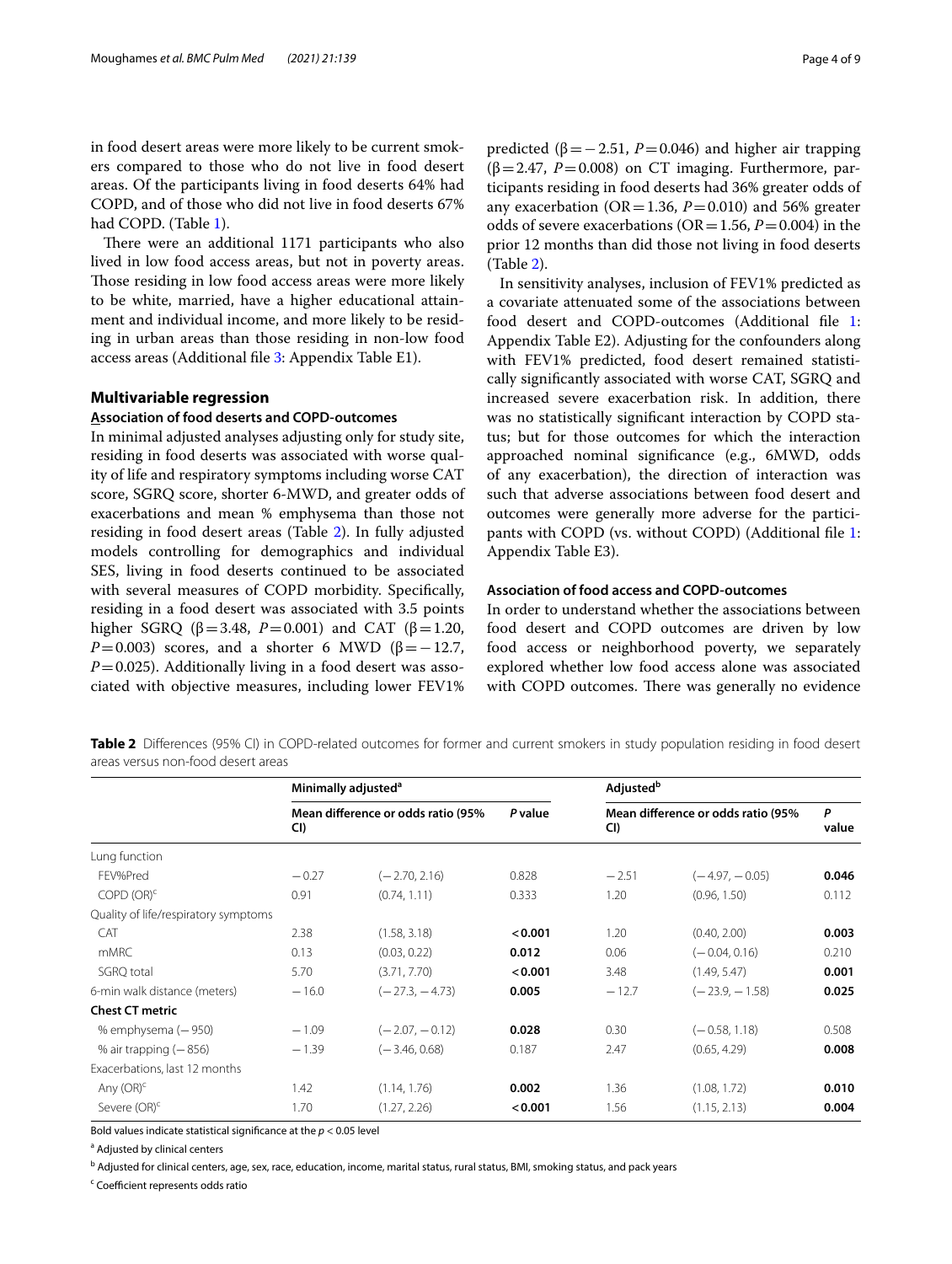of efect modifcation by neighborhood poverty on the associations between food access and COPD-outcomes except for CAT ( $\beta$ intx=1.38, *P*=0.042) and any exacerbation (ORintx=1.70,  $P=0.001$ ), both of which suggested more adverse association with low food access in low income tracts than in non-low income tracts. But, in stratifed analysis, food access was not associated with either CAT or any exacerbations across low and non-low income tracts [diference in CAT score 0.89, *P*=0.23 in low income areas and 0.25,  $P = 0.59$  in non-low income areas; odds ratio of any exacerbation was 1.27, *P*=0.22 in low income areas and 1.01, *P*=0.94 in non-low income areas].

For the remaining outcomes, there was no signifcant interaction between food access and neighborhood poverty. In models adjusted for demographics, individual SES and neighborhood poverty, residing in a low food access area was associated with higher odds of COPD, lower lung function, and higher emphysema and gas trapping. In addition, low food access was associated with higher dyspnea (mMRC:  $β = 0.10$ ,  $P = 0.030$ ), and worse quality of life (SGRQ:  $β = 3.30, P < 0.001$ ). Furthermore, participants residing in a low food access area had 52% greater odds of severe exacerbation ( $OR=1.52$ ,  $P=0.012$ ) than did those who did not live in a low food access area (Table [3\)](#page-4-0).

# **Association of food access and COPD-outcomes by urban/ rural status**

Though almost all subjects residing in food deserts were living in urban areas preventing evaluation of urban / rural diferences, 73 participants (4.7%) of those living in low food access areas were also living in rural areas. There was evidence of efect modifcation by urban / rural status on the associations between food access and COPDoutcomes (Additional fle [3](#page-6-1): Appendix Figure E2). For all but the exacerbation outcomes, the interaction efect estimates were statistically signifcant, and the direction of interaction was such that adverse associations between residing in low food access areas and COPD-outcomes were consistently greater if the participants resided in urban areas than in rural areas. For those residing in urban areas, low food access was adversely associated with nearly all COPD-outcomes considered (Table [4](#page-5-0)). Specifcally, urban low food access was associated with a worse FEV1% predicted (β=−5.25, *P*<0.001), greater odds of COPD (OR=1.52, *P*=0.001), worse dyspnea (mMRC: β=0.16, *P*=0.002), worse CAT (β=1.05, *P*=0.009) worse SGRQ total score (β=4.28, *P*<0.001) and greater odds of exacerbation ( $OR = 1.35$ ,  $P = 0.028$ ) and severe exacerbations ( $OR = 1.62$ ,  $P = 0.011$ ). CT scan fndings were also signifcantly worse with a higher percent emphysema ( $β=1.54$ ,  $P=0.002$ ) and higher percent

<span id="page-4-0"></span>

|                                               | Adjusted <sup>a</sup>                     |                  |         |  |  |  |  |
|-----------------------------------------------|-------------------------------------------|------------------|---------|--|--|--|--|
|                                               | Mean difference or odds<br>ratio (95% CI) | P value          |         |  |  |  |  |
| Lung function                                 |                                           |                  |         |  |  |  |  |
| FFV%Pred                                      | $-4.40$                                   | $(-6.78, -2.03)$ | < 0.001 |  |  |  |  |
| $COPD$ (odds ratio) <sup><math>#</math></sup> | 1.42                                      | (1.13, 1.78)     | 0.002   |  |  |  |  |
| Quality of life/respiratory symptoms          |                                           |                  |         |  |  |  |  |
| <b>CAT</b>                                    | 0.70                                      | $(-0.03, 1.43)$  | 0.060   |  |  |  |  |
| mMRC                                          | 0.10                                      | (0.01, 0.20)     | 0.030   |  |  |  |  |
| SGRO total                                    | 3.30                                      | (1.52, 5.10)     | 0.001   |  |  |  |  |
| 6-min walk distance (meters)                  | $-3.03$                                   | $(-13.7, 7.59)$  | 0.576   |  |  |  |  |
| Chest CT metric                               |                                           |                  |         |  |  |  |  |
| % Emphysema (-950)                            | 1.22                                      | (0.33, 2.12)     | 0.007   |  |  |  |  |
| % air trapping $(-856)$                       | 3.23                                      | (1.45, 5.01)     | < 0.001 |  |  |  |  |
| Exacerbations, last 12 months                 |                                           |                  |         |  |  |  |  |
| Any (OR) <sup>b</sup>                         | 1.24                                      | (0.98, 1.58)     | 0.072   |  |  |  |  |
| Severe (OR) <sup>b</sup>                      | 1.52                                      | (1.10, 2.10)     | 0.012   |  |  |  |  |

Bold values indicate statistical signifcance at the *p* < 0.05 level

<sup>a</sup> Adjusted for neighborhood poverty, clinical centers, age, sex, race, education, income, marital status, rural status, BMI, smoking status, and pack years

**b** Coefficient represents odds ratio

air trapping ( $\beta$  = 4.04, *P* < 0.001). The magnitudes of associations between low food access and COPD-outcome were consistently larger among those who resided in urban areas than for all participants.

# **Discussion**

To our knowledge, there have been no previous studies investigating the association of food deserts and the impact of low food access on COPD outcomes. The main fndings of our study are three-fold. First, living in a food desert area was independently associated with worse COPD outcomes. Another key fnding was the consistency in our results with food access alone, regardless of neighborhood SES, suggesting that limited food access is detrimental in both low and high income neighborhoods. Additionally, the connections between low food access and COPD outcomes were stronger in urban areas compared with rural areas.

There is increasing recognition that the neighborhood environment can impact chronic disease risk and outcomes [[37–](#page-8-8)[39](#page-8-9)]. In fact, studies have shown that living in food deserts has been associated with adverse outcomes focusing on obesity, diabetes and heart diseases [[19–](#page-7-10)[22](#page-7-16), [40,](#page-8-10) [41\]](#page-8-11). In this current study, we show that living in a food desert area is also associated with several worse COPD outcomes, including lower lung function, higher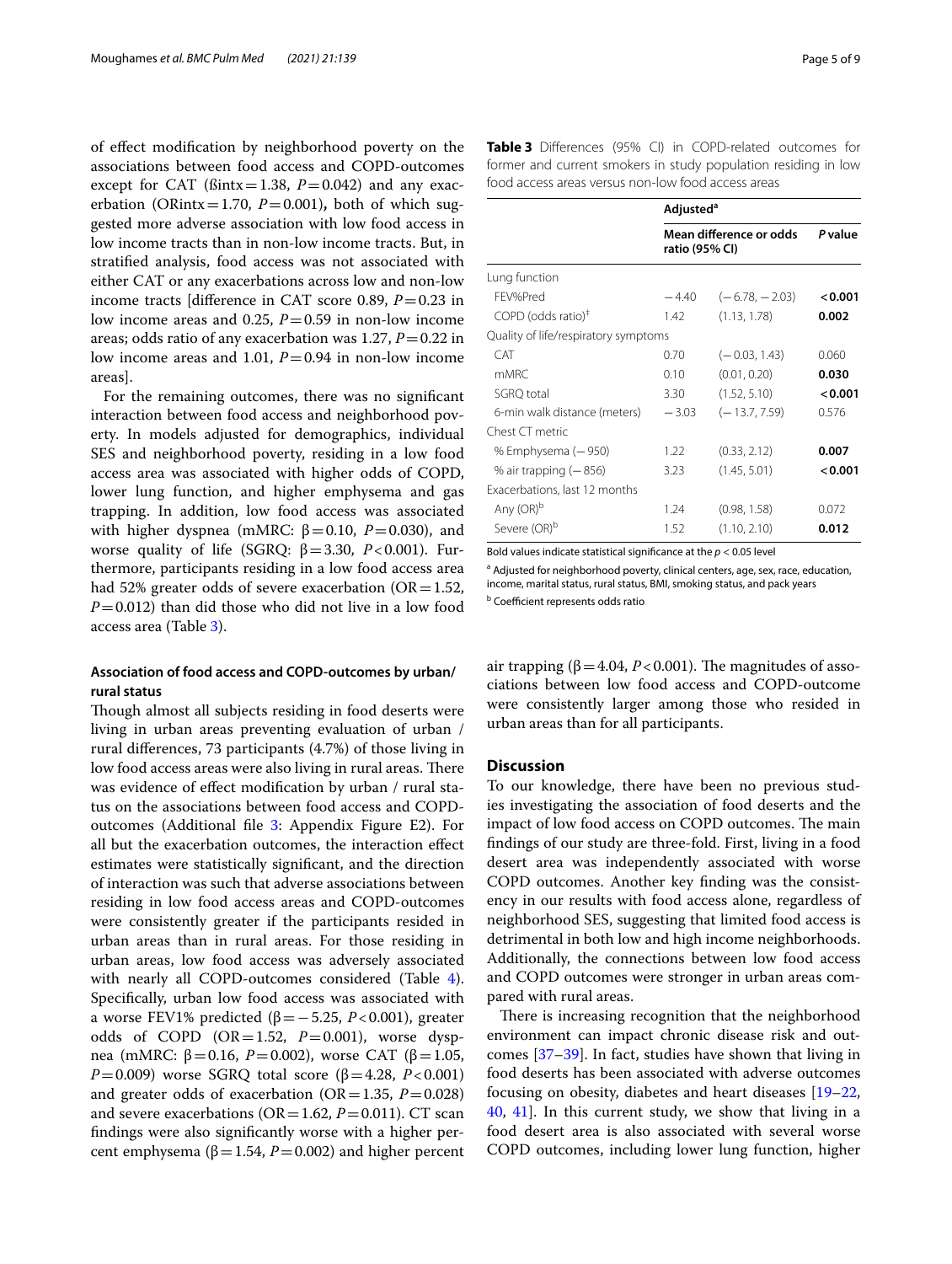|                                      | Rural ( $N = 302$ )                       |                 |                | Urban ( $N = 2411$ )                      |                  |         |
|--------------------------------------|-------------------------------------------|-----------------|----------------|-------------------------------------------|------------------|---------|
|                                      | Mean difference or<br>odds ratio (95% CI) |                 | <b>P</b> value | Mean difference or<br>odds ratio (95% CI) |                  | P value |
| Lung function                        |                                           |                 |                |                                           |                  |         |
| FEV%Pred                             | 2.38                                      | $(-3.75, 8.51)$ | 0.445          | $-5.25$                                   | $(-7.84, -2.66)$ | < 0.001 |
| COPD (OR) <sup>a</sup>               | 0.77                                      | (0.41, 1.44)    | 0.415          | 1.52                                      | (1.20, 1.94)     | < 0.001 |
| Quality of life/respiratory symptoms |                                           |                 |                |                                           |                  |         |
| CAT                                  | $-1.66$                                   | $(-3.60, 0.29)$ | 0.094          | 1.05                                      | (0.26, 1.84)     | 0.009   |
| <b>mMRC</b>                          | $-0.24$                                   | $(-0.50, 0.02)$ | 0.070          | 0.16                                      | (0.06, 0.26)     | 0.002   |
| SGRQ total                           | $-3.96$                                   | $(-8.69, 0.78)$ | 0.101          | 4.28                                      | (2.36, 6.20)     | < 0.001 |
| 6-min walk Distance (meters)         | 31.5                                      | (5.13, 57.8)    | 0.019          | $-8.93$                                   | $(-20.5, 2.68)$  | 0.132   |
| Chest CT metric                      |                                           |                 |                |                                           |                  |         |
| % Emphysema (-950)                   | $-0.99$                                   | $(-3.19, 1.21)$ | 0.377          | 1.54                                      | (0.55, 2.52)     | 0.002   |
| % air trapping $(-856)$              | $-1.35$                                   | $(-6.30, 3.59)$ | 0.591          | 4.04                                      | (2.11, 5.97)     | < 0.001 |
| Exacerbations, last 12 months        |                                           |                 |                |                                           |                  |         |
| Any (odds ratio) <sup>a</sup>        | 0.70                                      | (0.37, 1.33)    | 0.275          | 1.35                                      | (1.03, 1.76)     | 0.028   |
| Severe (odds ratio) <sup>a</sup>     | 0.80                                      | (0.29, 2.17)    | 0.661          | 1.62                                      | (1.12, 2.34)     | 0.011   |
|                                      |                                           |                 |                |                                           |                  |         |

<span id="page-5-0"></span>**Table 4** Diferences (95% CI) in COPD-related outcomes for former and current smokers in study population residing in low food access areas versus non-low food access areas by urban status

All modes were adjusted for clinical centers, age, sex, race, education, income, marital status, BMI, smoking status, and pack years

Bold values indicate statistical signifcance at the *p* < 0.05 level

<sup>a</sup> Coefficient represents odds ratio

odds of COPD exacerbations, and worse quality of life and CT evidence of gas trapping, even after adjusting for smoking status and individual income. Food desert is a composite measure of low food access and neighborhood poverty [\[12](#page-7-6)]. Low individual SES has been a recognized risk factor for poor COPD outcomes [\[42](#page-8-12)] and additional evidence is suggesting that neighborhood SES is also associated with worse outcomes [\[37](#page-8-8)[–39](#page-8-9)]. Other factors imbedded within the neighborhood SES, such as higher air pollutant exposures, may also have a variety of infuences on respiratory morbidity that could further explain our fndings [[38](#page-8-13), [39\]](#page-8-9).

When looking at food access alone, only a few studies have reported the association between availability of food stores and outcomes in chronic health conditions  $[20, 21, 37, 38]$  $[20, 21, 37, 38]$  $[20, 21, 37, 38]$  $[20, 21, 37, 38]$  $[20, 21, 37, 38]$  $[20, 21, 37, 38]$  $[20, 21, 37, 38]$  $[20, 21, 37, 38]$  $[20, 21, 37, 38]$ . Though results have been inconsistent, it has been demonstrated that the availability of supermarkets plays an important role in diet quality, is positively associated with a healthier food choice [\[40,](#page-8-10) [43](#page-8-14)[–45](#page-8-15)], and is associated with lower prevalence of obesity and overweight [\[40](#page-8-10)]. Importantly, there are several studies suggesting that a healthier diet leads to better COPD outcomes [[46,](#page-8-16) [47](#page-8-17)] perhaps by protecting the lungs from oxidative damage [[47,](#page-8-17) [48\]](#page-8-18). For example, higher fruit and vegetable consumption and a lower intake of dairy products, red meats, sweets, and sugary drinks have been linked to lower prevalence of COPD, higher FEV1% predicted, and lower mortality in individuals with COPD; [[46,](#page-8-16) [47](#page-8-17), [49,](#page-8-19) [50](#page-8-20)] and omega 3 intake has been associated with improved COPD outcomes  $[51]$  $[51]$ . Therefore, it is reasonable to consider that access to local healthy foods may infuence COPD respiratory outcomes [\[52](#page-8-22)]. In fact our results were consistent with these fndings, demonstrating that when looking at food access alone, living in low food access areas was associated with worse COPD outcomes, specifcally worse FEV1% predicted, a higher odds of COPD, worse CT imaging metrics including higher percent emphysema and air trapping and more severe COPD exacerbations. Further, the effect on COPD outcomes was largely similar whether individuals resided in a low SES neighborhood or a more affluent neighborhood. Only the association of low food access with CAT score and any exacerbation risk, was increased in areas that were also high poverty compared to lower poverty areas.

The results further suggest that the impact of low food access may be greatest in urban areas. Our results could be explained by the ubiquitous prevalence of unhealthy options (e.g., corner stores, fast food chains, etc.) in cities compared with rural areas [\[29\]](#page-8-0), and in this type of urban setting, people will be more inclined to go to a fast food restaurant or corner store that is much closer and cheaper rather than walking farther away to a healthy food source [[53–](#page-8-23)[55](#page-8-24)]. As an example, a study in Austin, Texas, showed that there are three times more unhealthy food stores than healthy ones that are within walking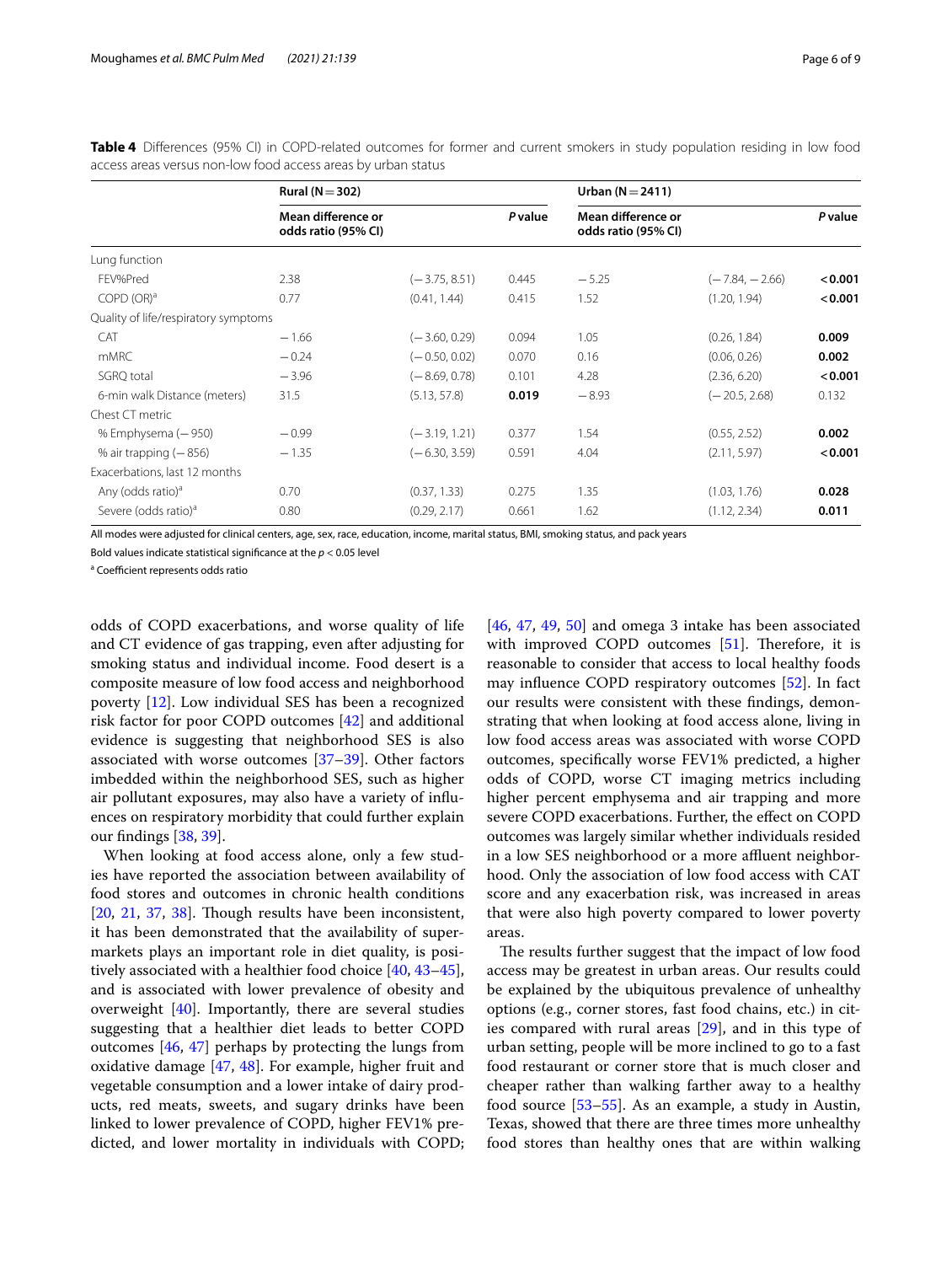distance in the city proper [[29\]](#page-8-0). Additionally, people living in urban areas tend to pay signifcantly more, an estimated 3–37% more, than those who live in non-urban areas to purchase the same healthy groceries [[56,](#page-8-25) [57](#page-8-26)]. This may further discourage the urban community from purchasing healthy options, thus leading to worse COPD outcomes.

The study has several limitations. First, though we looked at the association of both food desert and food access adjusting for neighborhood poverty, there are additional neighborhood factors such as availability of pharmacy or health care that may track with food deserts and low food access and be confounding factors associated with worse COPD morbidity. Second, there are additional factors that contribute to healthy food choices in addition to access to healthy foods such as vehicle availability and personal choice  $[58]$  $[58]$  $[58]$ . This additional information was not available, nor was information on actual dietary intake, though the fnding that low food access is associated with adverse outcomes in both lower and higher SES neighborhoods suggests that dietary factors may be playing a role. Further, the fndings suggest a potential mediatory role of lung function in the relationship between food desert and COPD-outcomes. In addition, only a small number of participants lived in a rural low food access setting compared with urban areas. This restricts the power to identify an association between food access and COPD outcomes in rural areas. Given the high prevalence of COPD and high COPD morbidity in rural areas, the role of food desert and other contextual factors that may drive COPD morbidity in rural areas deserves further attention [\[59](#page-8-28)]. Also, our participants were all current or former smokers, thus we are unable to draw conclusions regarding association of residing in food desert or low food access areas with COPD outcomes among never smokers. Finally, the cross-sectional study design makes it difficult to explicitly infer causal links between food access and COPD outcomes.

In conclusion, in this multicenter study, we have demonstrated an independent association between food desert and worse COPD-related outcomes, but also the independent efect of food access alone on COPD outcomes, emphasizing the importance that diet and access to healthy food choices may have on respiratory morbidity. Associations persisted across varying degrees of individual- and contextual-level (i.e., neighborhood) factors supporting that low food access is problematic regardless of neighborhood income. Low food access results were more pronounced in urban compared to rural environments. Such insight warrants a further investigation of how COPD-related outcomes are impacted by the proximity to food access. Further, food access should be considered for utilization in novel and equitable health strategies in policy implications for local municipalities, in addition to current COPD-related clinical guidelines.

## **Abbreviations**

COPD: Chronic obstructive pulmonary disease; SPIROMICS: SubPopulations and intermediate outcome measures in COPD study; FEV1%: Percentage of predicted forced expiratory volume in one second: SGRO: St. George's Respiratory Questionnaire; CAT: COPD assessment test; 6MWD: 6-min walk distance test; mMRC: Modifed medical research council; FARA: Food access research atlas.

# **Supplementary information**

The online version contains supplementary material available at [https://doi.](https://doi.org/10.1186/s12890-021-01485-8) [org/10.1186/s12890-021-01485-8](https://doi.org/10.1186/s12890-021-01485-8).

<span id="page-6-2"></span>**Additional fle 1.** Additional patient characteristics and diferences tables.

<span id="page-6-1"></span><span id="page-6-0"></span>Additional file 2..Participant flow chart.

**Additional fle 3.** Urban/rural status and food access interaction.

#### **Acknowledgements**

SPIROMICS Acknowledgement and Funding Statement: More information about the study and how to access SPIROMICS data is available at [www.spiro](http://www.spiromics.org) [mics.org.](http://www.spiromics.org) The authors would like to acknowledge the University of North Carolina at Chapel Hill BioSpecimen Processing Facility for sample processing, storage, and sample disbursements ([http://bsp.web.unc.edu/\)](http://bsp.web.unc.edu/). We would like to acknowledge the following current and former investigators of the SPIROMICS sites and reading centers: Neil E Alexis, MD; Wayne H Anderson, PhD; Mehrdad Arjomandi, MD; Igor Barjaktarevic, MD, PhD; R Graham Barr, MD, DrPH; Patricia Basta, PhD; Lori A Bateman, MSc; Surya P Bhatt, MD; Eugene R Bleecker, MD; Richard C Boucher, MD; Russell P Bowler, MD, PhD; Stephanie A Christenson, MD; Alejandro P Comellas, MD; Christopher B Cooper, MD, PhD; David J Couper, PhD; Gerard J Criner, MD; Ronald G Crystal, MD; Jefrey L Curtis, MD; Claire M Doerschuk, MD; Mark T Dransfeld, MD; Brad Drummond, MD; Christine M Freeman, PhD; Craig Galban, PhD; MeiLan K Han, MD, MS; Nadia N Hansel, MD, MPH; Annette T Hastie, PhD; Eric A Hofman, PhD; Yvonne Huang, MD; Robert J Kaner, MD; Richard E Kanner, MD; Eric C Kleerup, MD; Jerry A Krishnan, MD, PhD; Lisa M LaVange, PhD; Stephen C Lazarus, MD; Fernando J Martinez, MD, MS; Deborah A Meyers, PhD; Wendy C Moore, MD; John D Newell Jr, MD; Robert Paine, III, MD; Laura Paulin, MD, MHS; Stephen P Peters, MD, PhD; Cheryl Pirozzi, MD; Nirupama Putcha, MD, MHS; Elizabeth C Oelsner, MD, MPH; Wanda K O'Neal, PhD; Victor E Ortega, MD, PhD; Sanjeev Raman, MBBS, MD; Stephen I. Rennard, MD; Donald P Tashkin, MD; J Michael Wells, MD; Robert A Wise, MD; and Prescott G Woodruff, MD, MPH. The project officers from the Lung Division of the National Heart, Lung, and Blood Institute were Lisa Postow, PhD, and Lisa Viviano, BSN.

#### **Authors' contributions**

The authors' responsibilities were as follow: EM helped develop research question, contributed to data collection and prepared frst draft of the manuscript. NHN developed research question provided guidance on data interpretation and analysis and had primary responsibility for fnal content, HW conducted statistical analysis, and prepared the frst draft of the manuscript; PG, KRR, SR, VT contributed to study design, and reviewed and edited the manuscript. EAH, APC, VEO, TP, JAK, MBD, DC, RGB, RP, JDK, LMP, NP, NHN, contributed to SPIROMICS study design, data collection and reviewed and edited the manuscript. All authors have read and approved the fnal manuscript, agreed to be cited as co-authors and accepted the order of authorship.

#### **Funding**

SPIROMICS Air was supported by grant 5R01ES023500. SPIROMICS was supported by contracts from the NIH/NHLBI (HHSN268200900013C, HHSN268200900014C, HHSN268200900015C, HHSN268200900016C, HHSN268200900017C, HHSN268200900018C, HHSN268200900019C, HHSN268200900020C), grants from the NIH/NHLBI (H), and supplemented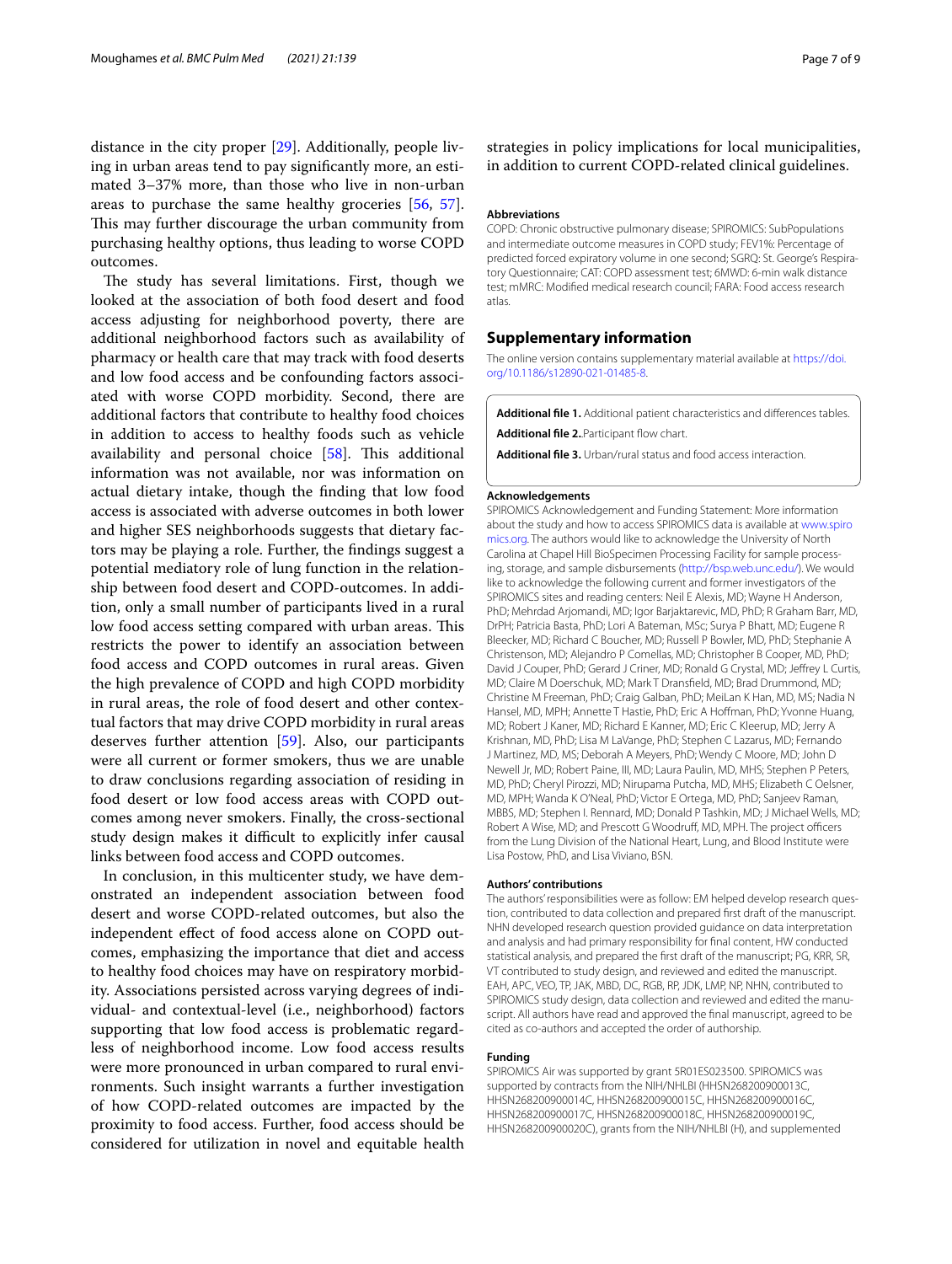by contributions made through the Foundation for the NIH and the COPD Foundation. Please see full list in acknowledgments.

## **Availability of data and materials**

The data that support the fndings of this study are available from SPIROMICS but restrictions apply to the availability of these data, which were used under license for the current study, and so are not publicly available. Data are however available from the authors upon reasonable request and with permission of SPIROMICS. The datasets on food access generated and analysed during the current study are available in the Food Access Research Atlas repository, <https://www.ers.usda.gov/data-products/food-access-research-atlas.aspx>

## **Declarations**

#### **Ethics approval and consent to participate**

The institutional review boards of all institutions that were participating in SPIROMICS approved the study protocols and granted ethical approval. All methods were carried out in accordance with relevant guidelines and regulations. Informed consent was obtained from all subjects.

## **Consent for Publication**

Not applicable.

#### **Competing interests**

The authors declare that they have no competing interests. R. G. Buhr received personal consulting fees from GlaxoSmithKline and Mylan/Theravance Biopharma, unrelated to this submission.

## **Author details**

<sup>1</sup> Department of Medicine, Johns Hopkins University, 4940 Eastern Avenue, Baltimore, MD 21224, USA. <sup>2</sup> Division of Pulmonary and Critical Care, Johns Hopkins University, 4940 Eastern Avenue, Baltimore, MD 21224, USA. <sup>3</sup> Department of Internal Medicine, University of Iowa, Iowa City, IA, USA. <sup>4</sup>Department of Medicine, Wake Forest School of Medicine, Winston Salem, NC, USA. 5 <sup>5</sup> Department of Medicine, University of Alabama, Birmingham, AL, USA. Department of Medicine, University of Illinois, Chicago, IL, USA.<sup>7</sup> Department of Medicine, University of North Carolina At Chapel Hill, Chapel Hill, NC, USA. <sup>8</sup> Department of Biostatistics, University of North Carolina At Chapel Hill, Chapel Hill, NC, USA. <sup>9</sup> Department of Medicine, Greater Los Angeles Veterans Affairs Healthcare System, Los Angeles, CA, USA. <sup>10</sup>Department of Medicine, University of Utah, Salt Lake City, UT, USA. 11Department of Medicine and Epidemiology, University of Washington, Seattle, WA, USA. <sup>12</sup>Department of Medicine, Dartmouth Hitchcock Medical Center, Lebanon, NH, USA.

# Received: 11 January 2021 Accepted: 22 March 2021 Published online: 27 April 2021

#### **References**

- <span id="page-7-0"></span>1. Bkurney P, Jithoo A, Kato B, et al. Chronic obstructive pulmonary disease mortality and prevalence: the associations with smoking and poverty-A bold analysis. Thorax. 2014;69:465–73.
- 2. Lozano R, Naghavi M, Foreman K, et al. Global and regional mortality from 235 causes of death for 20 age groups in 1990 and 2010: a systematic analysis for the Global Burden of Disease Study 2010. Lancet. 2012;380:2095–128.
- <span id="page-7-1"></span>3. Heron M, Anderson RN. Changes in the leading cause of death: recent patterns in heart disease and cancer mortality. NCHS Data Brief. 2016;254:1–8.
- <span id="page-7-2"></span>4. Schraufnagel DE, Blasi F, Kraft M, et al. An official American thoracic society and european respiratory society policy statement: disparities in respiratory health. Eur Respir J. 2013;42:906–15.
- 5. Pleasants RA, Riley IL, Mannino DM. Defning and targeting health disparities in chronic obstructive pulmonary disease. Int J Chron Obstruct Pulmon Dis. 2016;11:2475–96.
- 6. Adamkiewicz G, Zota AR, Patricia Fabian M, et al. Moving environmental justice indoors: understanding structural infuences on residential exposure patterns in low-income communities. Am J Public Health. 2011;101:238–45.
- 7. Tøttenborg SS, Lange P, Johnsen SP, et al. Socioeconomic inequalities in adherence to inhaled maintenance medications and clinical prognosis of COPD. Respir Med. 2016;119:160–7. [https://doi.org/10.1016/J.RMED.2016.](https://doi.org/10.1016/J.RMED.2016.09.007) [09.007](https://doi.org/10.1016/J.RMED.2016.09.007).
- 8. Trachtenberg AJ, Dik N, Chateau D, Katz A. Inequities in ambulatory care and the relationship between socioeconomic status and respiratory hospitalizations: a population-based study of a Canadian City. Ann Family Med. 2014;12(5):402–7. <https://doi.org/10.1370/afm.1683>.
- <span id="page-7-3"></span>Galiatsatos P, Kineza C, Hwang S, et al. Neighbourhood characteristics and health outcomes: evaluating the association between socioeconomic status, tobacco store density and health outcomes in Baltimore City. Tob Control. 2018;27:E19-24.
- <span id="page-7-4"></span>10. Hanson C, Rutten EP, Wouters EFM, Rennard S. Infuence of diet and obesity on COPD development and outcomes. Int J COPD. 2014;9:723– 33. [https://doi.org/10.2147/COPD.S50111.](https://doi.org/10.2147/COPD.S50111)
- <span id="page-7-5"></span>11. Walda IC, Tabak C, Smit HA. Diet and 20-year chronic obstructive pulmonary disease mortality in middle-aged men from three European countries. Eur J Clin Nutr. 2002;56(7):638–43. [https://doi.org/10.1038/sj.](https://doi.org/10.1038/sj.ejcn.1601370) [ejcn.1601370.](https://doi.org/10.1038/sj.ejcn.1601370)
- <span id="page-7-6"></span>12. Economic Research Service (ERS), U.S. Department of Agriculture (USDA). *Food Access Research Atlas*, [https://www.ers.usda.gov/data](https://www.ers.usda.gov/data-products/food-access-research-atlas.aspx) [products/food-access-research-atlas.aspx.](https://www.ers.usda.gov/data-products/food-access-research-atlas.aspx)
- 13. Cummins S, Macintyre S. "Food deserts"—evidence and assumption in health policy making. BMJ. 2002;325:436–8.
- 14. Diez Roux AV, Christina M. Neighborhoods and health. Ann NY Acad Sci. 2010;1186:125–45.
- 15. Hendrickson D, Smith C, Eikenberry N. Fruit and vegetable access in four low-income food deserts communities in Minnesota. Agric Hum Values. 2006;23:371–83.
- <span id="page-7-7"></span>16. Ploeg M ver, Breneman V, Farrigan T, et al. Access to affordable and nutritious food: measuring and understanding food deserts and their consequences. Report to Congress. Usda [Internet]. 2009; 1–150. [https://www.ers.usda.gov/webdocs/publications/ap036/12716\\_](https://www.ers.usda.gov/webdocs/publications/ap036/12716_ap036_1_.pdf) [ap036\\_1\\_.pdf](https://www.ers.usda.gov/webdocs/publications/ap036/12716_ap036_1_.pdf)
- <span id="page-7-8"></span>17. Powell LM, Slater S, Mirtcheva D, Bao Y, Chaloupka FJ. Food store availability and neighborhood characteristics in the United States. Prev Med. 2007;44:189–95.
- <span id="page-7-9"></span>18. Liu JL, Han B, Cohen DA. Beyond neighborhood food environments: distance traveled to food establishments in 5 US cities, 2009–2011. Prev Chronic Dis. 2015.<https://doi.org/10.5888/pcd12.150065>.
- <span id="page-7-10"></span>19. Kelli HM, Hammadah M, Ahmed H. Association between living in food deserts and cardiovascular risk. Circ Cardiovas Qual Outcomes. 2017;10(9):1–11. [https://doi.org/10.1161/CIRCOUTCOMES.116.003532.](https://doi.org/10.1161/CIRCOUTCOMES.116.003532)
- <span id="page-7-17"></span>20. Kelli HM, Kim JH, Samman Tahhan A. Living in food deserts and adverse cardiovascular outcomes in patients with cardiovascular disease. J Am Heart Assoc. 2019;8(4):e010694. [https://doi.org/10.1161/JAHA.118.](https://doi.org/10.1161/JAHA.118.010694) [010694.](https://doi.org/10.1161/JAHA.118.010694)
- <span id="page-7-14"></span>21. Suarez JJ, Isakova T, Anderson CAM, et al. Food access, chronic kidney disease, and hypertension in the US. Am J Prevent Med. 2015;49(6):912–20. <https://doi.org/10.1016/j.amepre.2015.07.017>.
- <span id="page-7-16"></span>22. Liese AD, Lamichhane AP, Garzia SCA. Neighborhood characteristics, food deserts, rurality, and type 2 diabetes in youth: Findings from a case-control study. Health Place. 2018;50(February):81–8. [https://doi.org/10.1016/j.](https://doi.org/10.1016/j.healthplace.2018.01.004) [healthplace.2018.01.004.](https://doi.org/10.1016/j.healthplace.2018.01.004)
- <span id="page-7-11"></span>23. Chen D, Jaenicke EC, Volpe RJ. Food environments and obesity: household diet expenditure versus food deserts. Am J Public Health. 2016;106(5):881–8. [https://doi.org/10.2105/AJPH.2016.303048.](https://doi.org/10.2105/AJPH.2016.303048)
- <span id="page-7-12"></span>24. Couper D, LaVange LM, Han ML, et al. Design of the subpopulations and intermediate outcomes in copd study (SPIROMICS). Thorax. 2014;69:491–4.
- <span id="page-7-13"></span>25. Hansel NN, Paulin LM, Gassett AJ, Peng RD, Alexis N, Fan VS, Bleecker E, Bowler R, Comellas AP, Dransfeld M, et al. Design of the subpopulations and intermediate outcome measures in COPD (SPIROMICS) AIR study. BMJ Open Respir Res. 2017;4:1–7.
- <span id="page-7-15"></span>26. Guy CM, David G. Measuring physical access to "healthy foods" in areas of social deprivation: a case study in Car- dif. Int J Consum Stud. 2004;28(3):222–34.
- 27. Smoyer-Tomic K, Spence J, Amrhein C. Food deserts in the prairies? Supermarket accessibility and neighborhood need in Edmonton Canada. Professional Geogr. 2006;58(3):307–26.